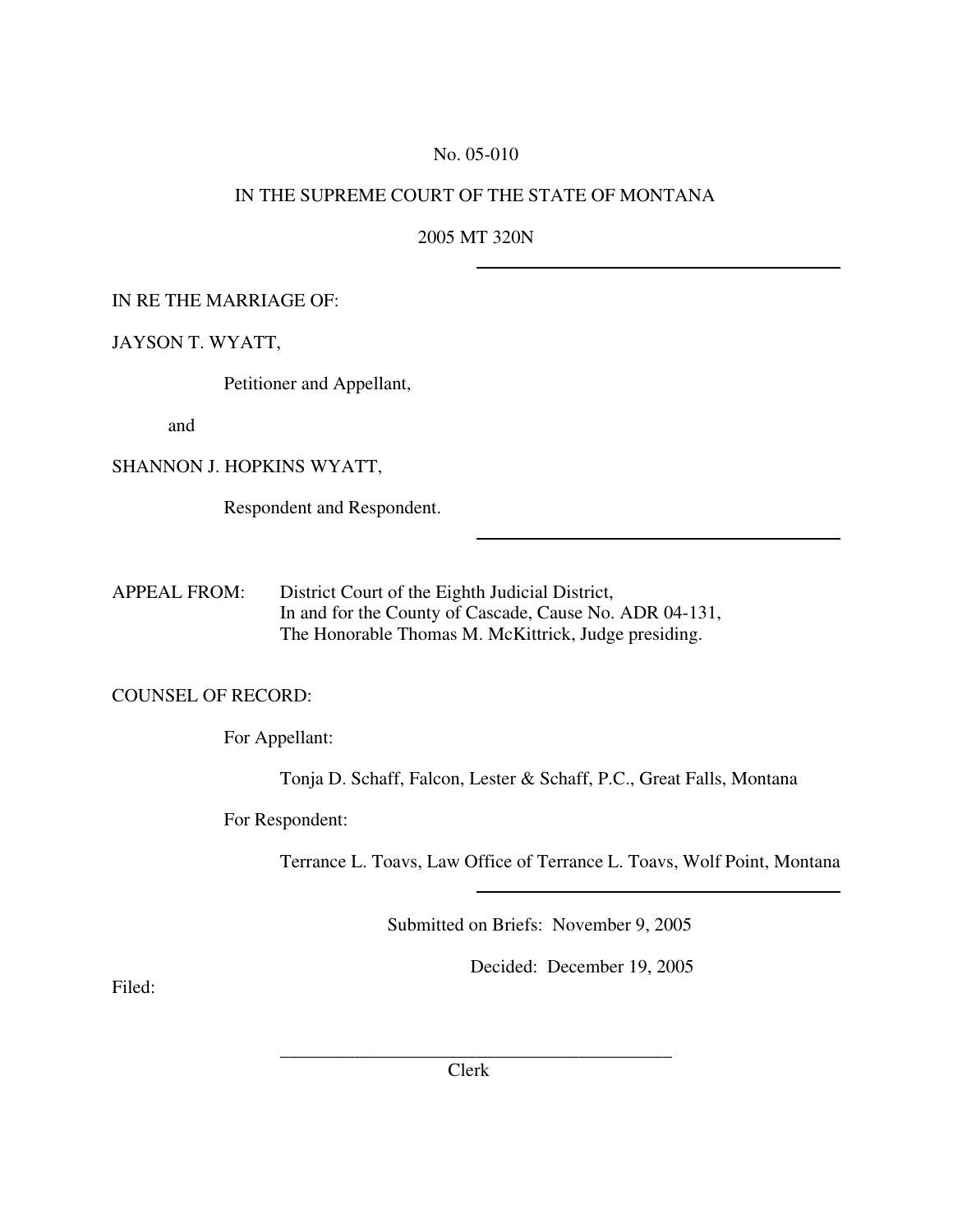Justice John Warner delivered the Opinion of the Court.

¶1 Pursuant to Section I, Paragraph 3(d)(v), Montana Supreme Court 1996 Internal Operating Rules, as amended in 2003, the following memorandum decision shall not be cited as precedent. It shall be filed as a public document with the Clerk of the Supreme Court and its case title, Supreme Court cause number and disposition shall be included in this Court's quarterly list of noncitable cases published in the Pacific Reporter and Montana Reports.

¶2 Jayson T. Wyatt (Jayson) appeals from an Order of the Eighth Judicial District Court, Cascade County, dismissing his Petition for Dissolution of his marriage to Shannon J. Hopkins Wyatt (Shannon), an enrolled member of the Fort Peck Tribes. After Jayson filed this action for dissolution of marriage in District Court, Shannon filed a petition for divorce in the Fort Peck Tribal Court. The District Court concluded that it did not have jurisdiction and it also concluded that the Fort Peck Tribal Court had at least concurrent jurisdiction with the State of Montana over the marriage. The District Court declined to exercise its jurisdiction and dismissed Jayson's petition as a matter of comity. Jayson appealed. We affirm.

¶3 The District Court held a hearing to determine the location of Shannon's permanent residence. She had been living in Great Falls since January 2000 to attend the University of Great Falls, and she remained a student at the time of the petitions for dissolution. While living in Great Falls, Shannon maintained a post office box in Poplar on the Fort Peck Reservation as her permanent address, and her driver's license listed this address. Shannon also continued to register her vehicles on the Fort Peck Reservation, and she frequently visited her family there. The District Court found that Shannon maintained her permanent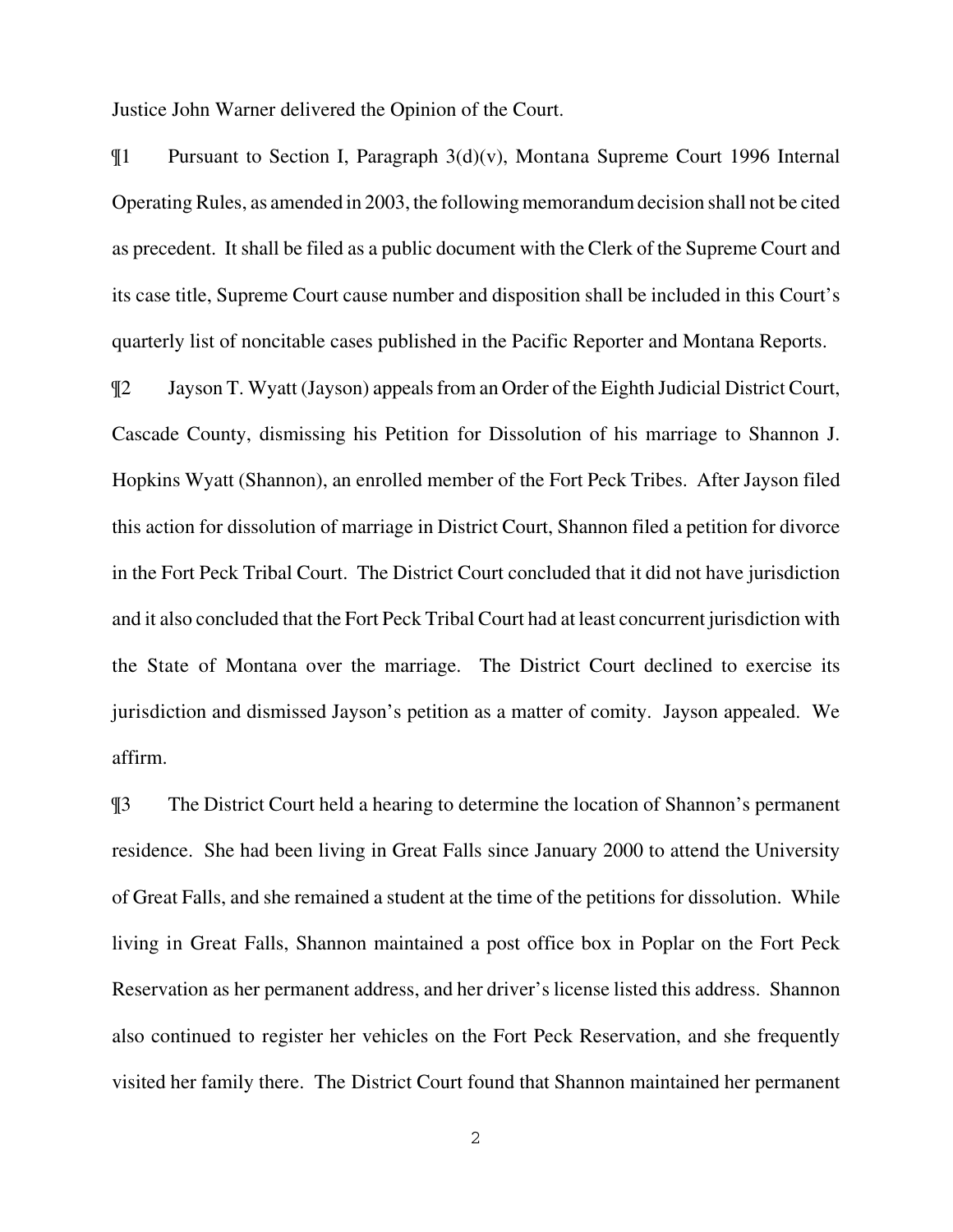residence on the Fort Peck Reservation while living in Great Falls to further her education, and she never formed an intention to give up this permanent residence.

¶4 Since the District Court found that Shannon was an enrolled member of the Fort Peck Tribes whose permanent residence was on the Fort Peck Reservation, it concluded that the Fort Peck Tribal Court had at least concurrent jurisdiction. These findings do satisfy the requirements of the Fort Peck Code of Justice for vesting jurisdiction in the Fort Peck Tribal Court. *See* Fort Peck Comprehensive Code of Justice, Title X. Family Code, Chapter 2. Marriage, § 301.

¶5 We have determined to decide this case according to Section I, Paragraph 3(d) of our 1996 Internal Operating Rules, as amended in 2003, which provides for memorandum opinions.

¶6 We review a district court's conclusions of law to determine whether the court correctly interpreted the law. *Nielsen v. Brocksmith Land & Livestock, Inc.*, 2004 MT 101, ¶ 7, 321 Mont. 37, ¶ 7, 88 P.3d 1269, ¶ 7. We review a district court's findings of fact to determine if they are clearly erroneous, but if they are supported by substantial credible evidence, we will not alter them absent an abuse of discretion. *In re Marriage of Foster*, 2004 MT 326, ¶ 9, 324 Mont. 114, ¶ 9, 102 P.3d 16, ¶ 9. We review a district court's decision to decline to exercise jurisdiction under the doctrine of abstention to determine whether the court properly interpreted the law governing state/tribal civil jurisdiction. *Nielsen*, ¶ 7.

¶7 There is sufficient evidence in the record from which the District Court could find that Shannon's permanent residence was on the Fort Peck Reservation. While living in Great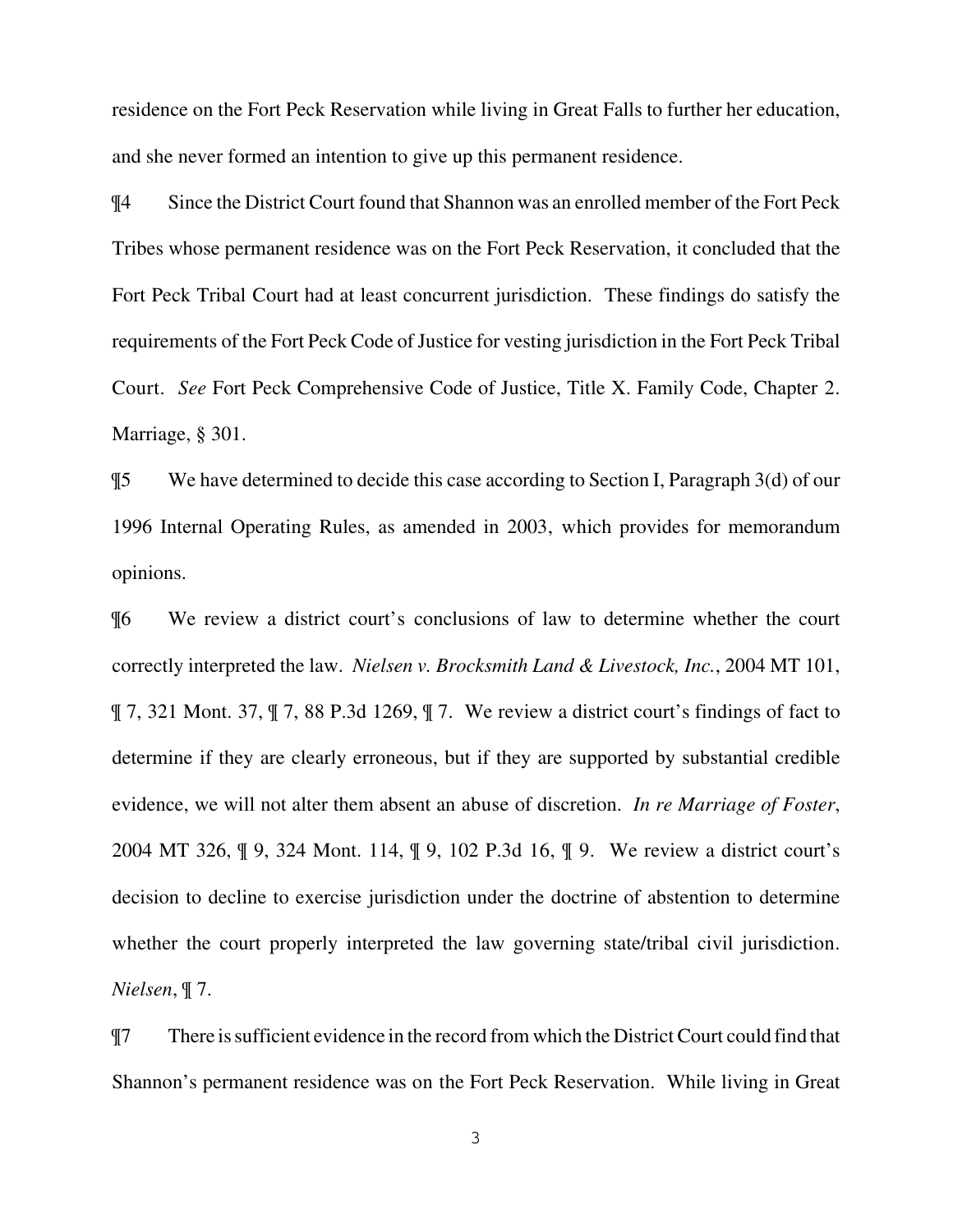Falls to attend the University of Great Falls, she maintained a post office box on the Fort Peck Reservation as her permanent address, her driver's license listed this address, she registered her vehicles on the Fort Peck Reservation, and she frequently visited her family there. Given this substantial evidence, we do not conclude that the District Court's finding was clearly erroneous.

¶8 Jayson does not argue that the District Court does not have concurrent jurisdiction with the Fort Peck Tribal Court, but asserts that the District Court erred when it declined to exercise jurisdiction as a matter of comity. We have previously deferred to the Northern Cheyenne Appellate Court's holding that the Northern Cheyenne Tribal Court had jurisdiction over a marriage dissolution between Northern Cheyenne tribal members residing within the reservation on the basis of comity. *In re Marriage of Limpy* (1981), 195 Mont. 314, 318, 636 P.2d 266, 269. In considering a marriage dissolution where one party was a member of the Blackfeet Tribe and the other was not, we referred to *Limpy* and, while noting a lack of precedent on the issue, also suggested that the Blackfeet Tribal Court had concurrent jurisdiction with Montana Courts over marriage and divorce. *In re Marriage of Wellman* (1993), 258 Mont. 131, 135-36, 852 P.2d 559, 562.

¶9 There are no children of the marriage between these parties. The only asset of any substance owned by either party is a house located on trust land within the exterior boundaries of the Fort Peck Reservation. The house and debt thereon were acquired by Shannon before the marriage in question. Jayson testified that he claims no interest in this house. The parties present no argument concerning the distribution of the marital estate, whether on or off of the reservation.